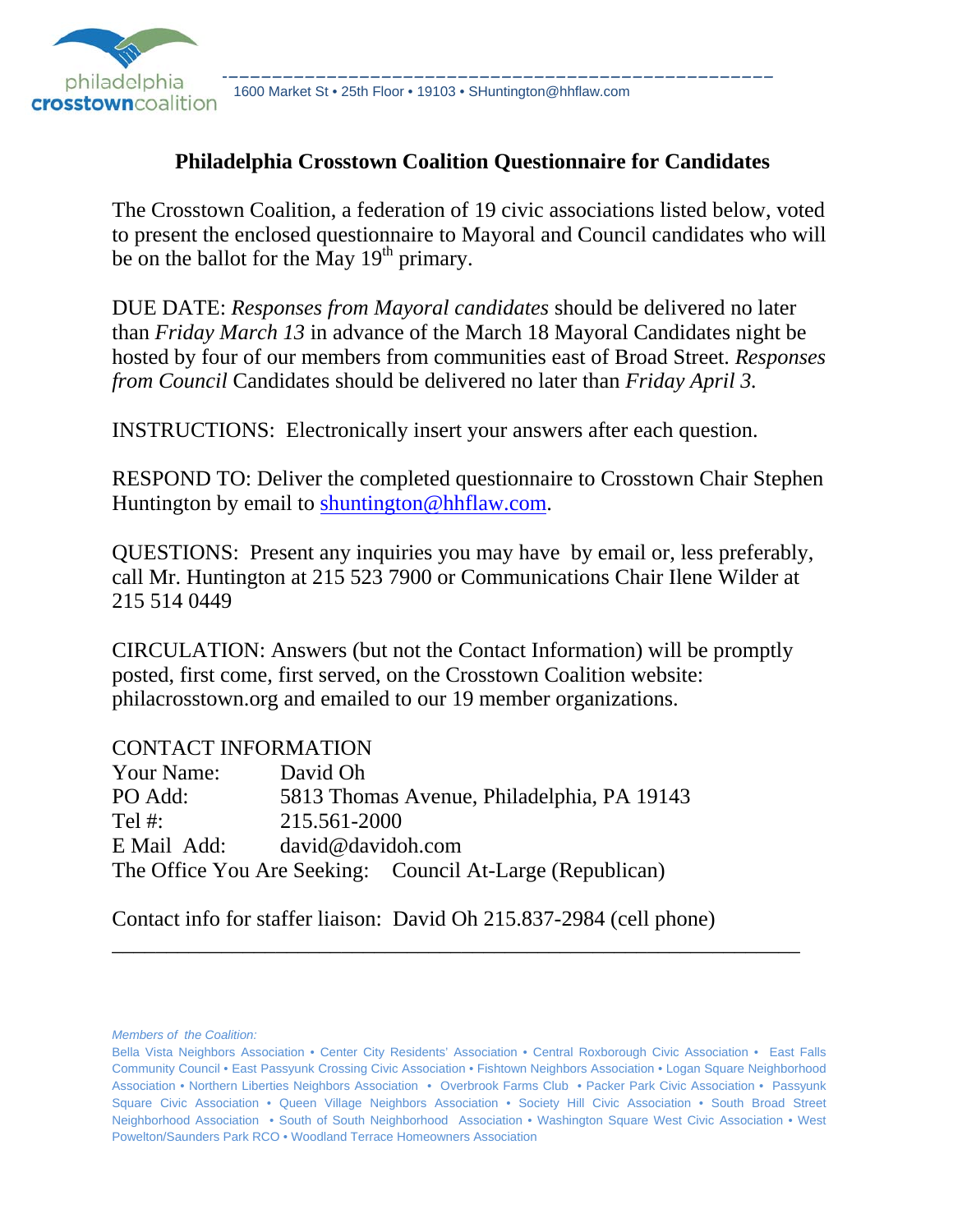## **TAX AND FINANCE QUESTIONS**

#### **1. TAX ABATEMENT**

Philadelphia's ten-year tax abatement eliminates real estate taxes on new construction and improvements (but not the underlying land) for ten years. Supporters argue that the lost tax revenue is more than offset by enhanced business, wage and sales tax collections and note that since the abatement went into effect, development activity has increased dramatically. Opponents argue that the abatement stimulates development for only high income housing, and reduces much needed city real estate tax revenue, of which more than 50% goes to schools.

*Should the ten year realty tax abatement continue as is?*  No, I don't think the ten year abatement should not continue "as is".

*Should it be modified or abolished?* It should be modified.

## *If you favor modification, what modifications should be made?*

It should be modified so that it applies to those areas of the city that need development but are not being developed and are unlikely to attract development in the foreseeable future. In addition, the length of years of the abatement and the percentage of the abatement may be modified based on the need. I believe the ten year abatement did a lot of good for our city. We cannot know for sure that the recent development would have occurred with the ten year abatement. However, we do know that Philadelphia's best neighborhoods continue to be desirable places to live with more people willing to invest and develop property.

### **2. REAL ESTATE TAXATION**

In 2013, for the first time in over two decades, the City reassessed all 579,000 parcels within the City limits. Tens of thousands of residential property owners were shocked to receive much higher property tax assessments

### *How frequently should reassessments occur?*

State law requires that real estate be reassessed every year. Prior to AVI, the city had not reassessed all of its parcels for 10-30 years. The sticker shock that many property owners suffered when real estate was reassessed was the result of the cumulative increase in property values over those years.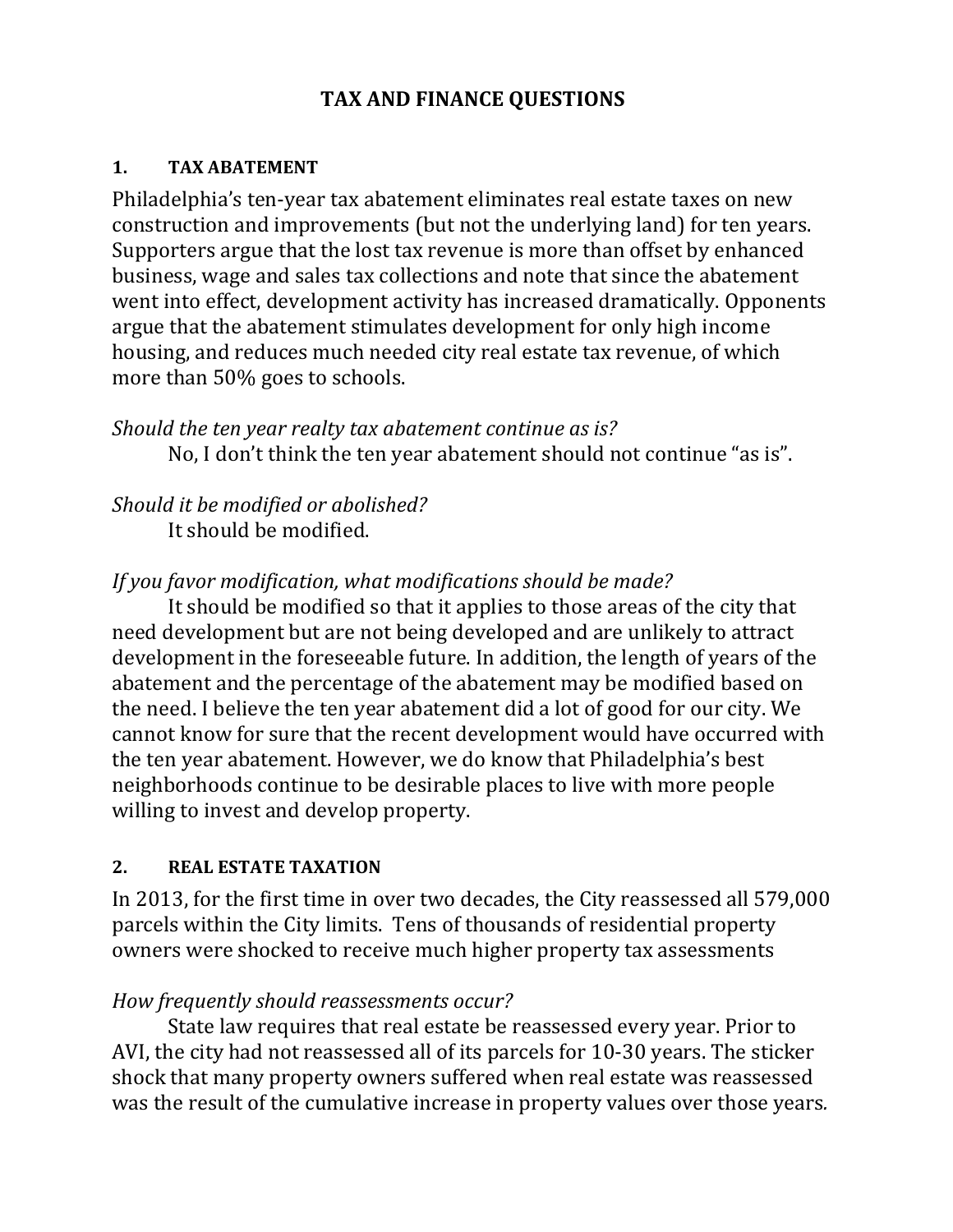I believe the city should reassess in accordance with the law. However, the reality is that Philadelphia does not have the funds or personnel to do a proper reassessment each year. Therefore, I support the proposal that the city assess a portion of its real estate each year so that the Office of Property Assessment may do an accurate job. An assessment every 3 or 4 years would still provide property owners with a reasonable understanding of what their property is worth.

# *3.* **WAGE TAX**

Philadelphia receives 66% of its tax revenue from wages and business receipts; in contrast, in New York City and Washington DC, 34% and 35% of tax revenues are from wages and business receipts. In those two cities, proceeds from real estate taxes are much larger  $(41\%$  and  $36\%$ , respectively) than in Philadelphia, where this value is 17%. Critics contend that Philadelphia's reliance on wage/business taxes drives workers and businesses out of the City because it is easier to relocate people than it is to relocate offices and factories.

## *Should Philadelphia shift more of its revenue sourcing from wage and business taxes to real estate taxes?*

We should reduce the taxes rates on wage & net profits, U&O and business receipts to get to a more competitive rate that will help us increase the number of businesses, "Class A" office buildings, workers, residents, visitors and investors. The result will be an increase in rental fees and property values.

However, a comparison of Philadelphia's real estate and workforce to those of cities like NY, Washington DC and Boston are not comparable at this time. In addition, Philadelphia recently reassessed all its parcels after 10-30 years of failing to assess its real estate.

Philadelphia has a large portion of real estate that is not taxable and a large portion of real estate that is assessed at a lower value because we have a large population of low income and unemployed residents.

While buildings don't move the people who work in them do thanks to technology. They can work from home or outside of the city even if the employer's building remains in Philadelphia. We are likely to have more proportional growth in workforce salaries and business income than growth in high value real estate. I would not rush to shift too much to real estate at this time. I believe we are looking at a change in the global economy and technology that is creating changes in tax policy.

*If you believe we should shift away from wage and business taxes to real estate taxes, how would you propose to do this?*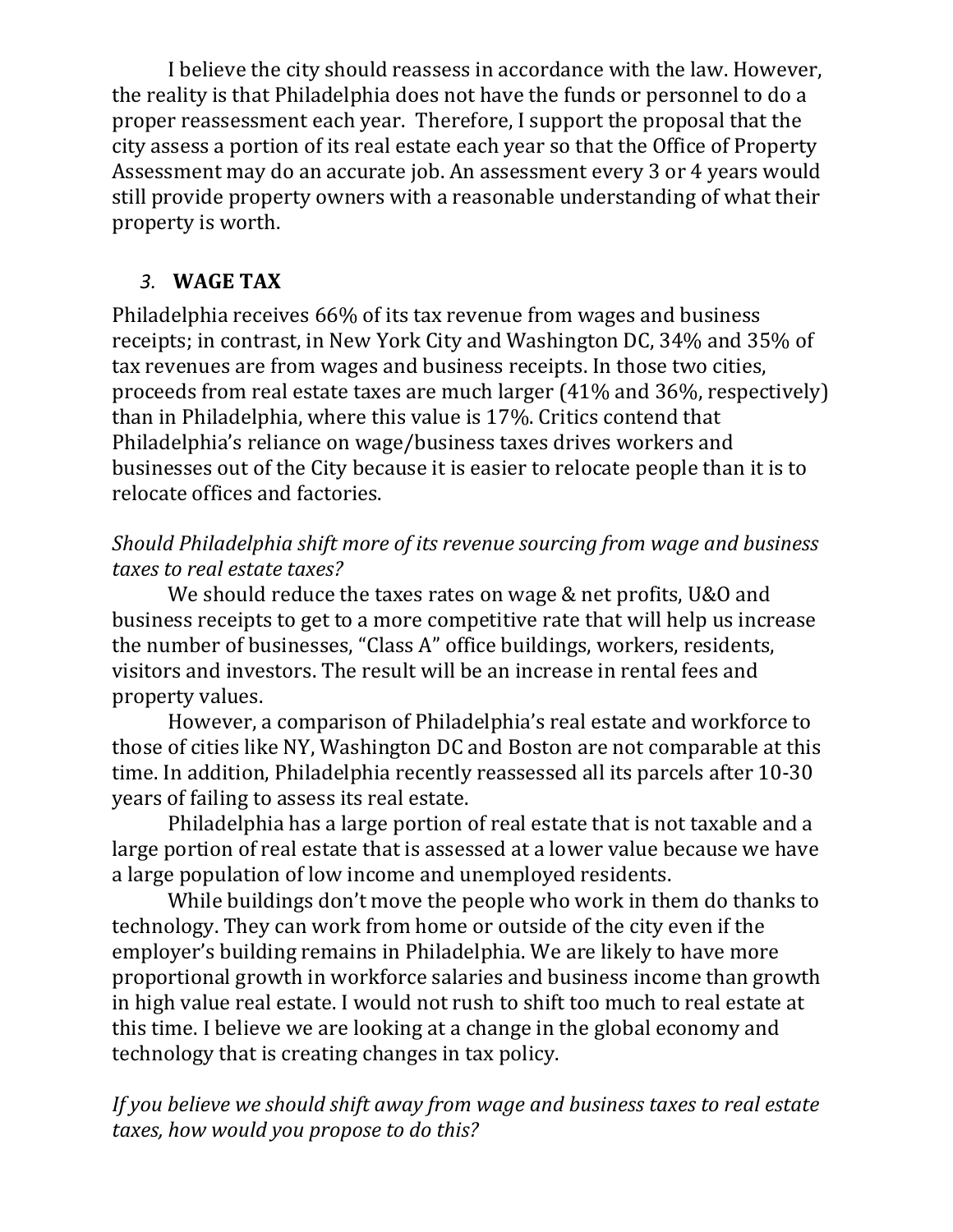I believe that a shift from wage and business receipts to real estate will naturally occur with the increased desirability of Philadelphia as place to locate businesses and the need to reduce the wage & net profit tax and business receipts tax in order to be competitive with other cities. I introduced a bill to reduce the Wage and Net Profit Tax by \$100 million over 11 years. If enacted, it would cut the rate in half (from  $3.92\%$  to  $2.09\%$ ) with the conclusion of the PICA portion of the Wage & Net Profit Tax.

*If you do not believe that such a shift should occur, why not?* I provided my thought in the prior two answers.

#### **4. DELINQUENT TAXES**

The City currently has over \$1 billion in delinquent taxes. Approximately half are delinquent property taxes and half are delinquent wage, business income, and related business taxes. Each year, the deficit grows, a trend which suggests that the City lacks the political will or competence (or both) to collect taxes. One tax collection strategy is to remove the collection task from the City and sell tax liens to private investors so that the private sector would set about collecting these debts. Proponents observe that because the \$1 billion delinquency shows that the City is incapable or unwilling to collect delinquent taxes, tax collections should be transferred to the private sector. Critics worry that private concerns would engage in improper collection tactics or fail to fairly treat tax delinquents who are down on their luck.

#### *Should the City sell tax liens to private investors?*

While the city has over \$1 Billion is delinguent taxes only about  $$150$ million appears to be collectable. I don't think selling tax liens in a good idea in every case but I support collecting the delinguent taxes more efficiently through third-party collectors. I introduced a bill that requires the City to refer tax delinquent cases to its third-party collector if the City has not take action on the file, other than sending notices, for more than a year after the delinguency. Currently, the average age of a delinguent file referred to the City's third-party collector is 10 years old. An increase of  $2\%$  would produce an additional \$26 million per year.

#### *If not, what steps would you take to ensure that the delinquency is addressed?*

In March 2014, I introduced a bill that requires the Revenue Department to refer tax delinquent files to its third-party collector one year from the date of delinquency, if no action other than sending notices has been taken. It has a poverty threshold to protect senior citizens and low-incomes households. The intent of the bill is to target those who are able to pay the taxes, but simply are not paying. According to the 2013 Pew Study, every one percentage point cut in the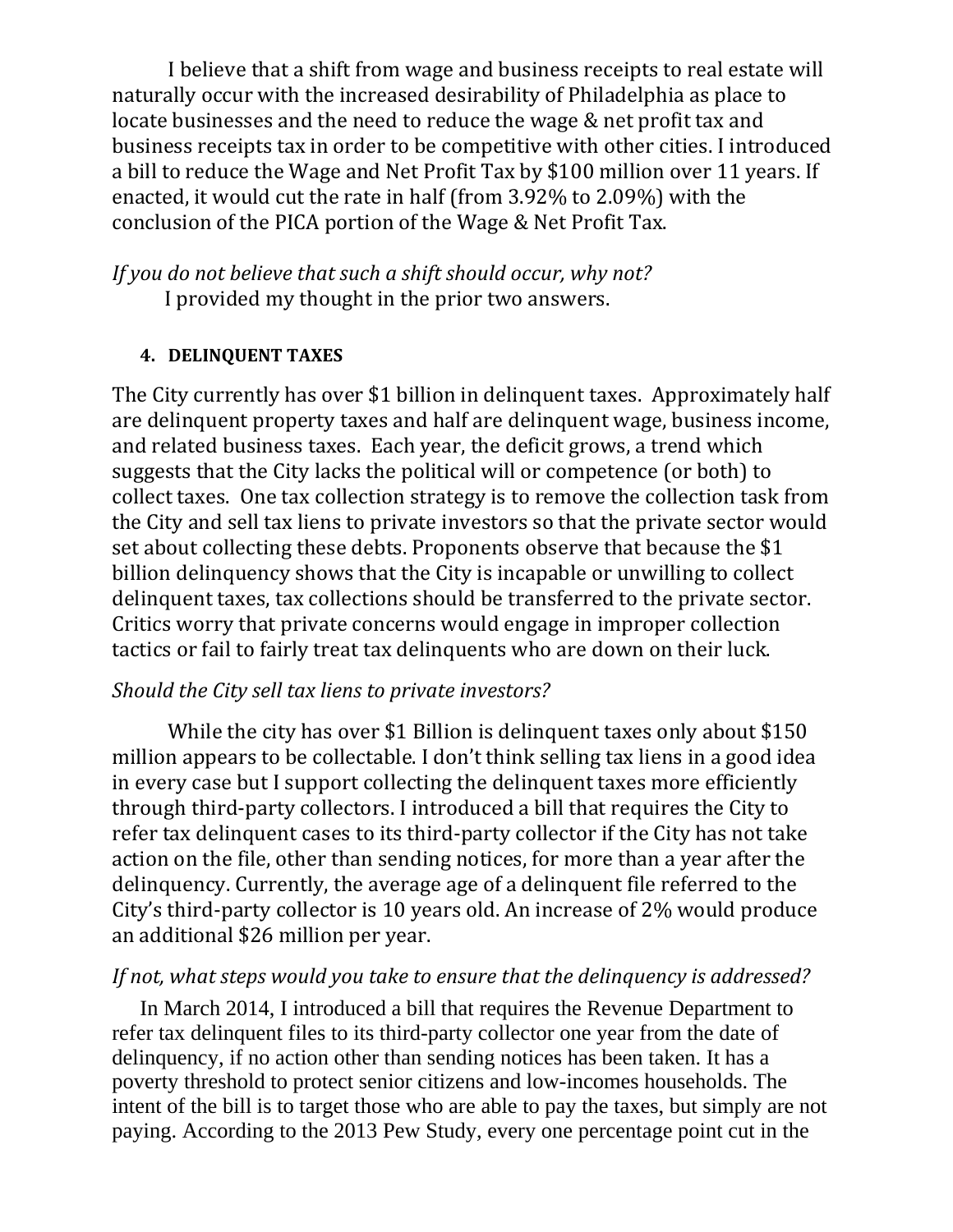delinquency rate would potentially raise \$13 million annually. I expect better collection will improve voluntary compliance by 2% or \$26 million per year.

If my bill is enacted, the City would have to collect, reach agreement or being a process of negotiation with all outstanding delinquent taxes or send the files to its third-party collectors.

#### **5. PGW SALE**

Advocates of the recent failed sale of the Philadelphia Gas Works (PGW) favored the sale because the City could use the proceeds, about \$400 million, to reduce the \$5 billion underfunding of the City's pensions. They further contended that the City had no business running a gas company, that City ownership leaves open the door for patronage positions at PGW, that City ownership limited the business opportunities of the operation, and that under public ownership, it will take nearly 90 years to replace the City's ancient and increasingly unsafe gas mains. Opponents asserted that a sale would eliminate PGW's annual \$18 million contribution to the City's general fund. Opponents were also concerned that even though a privately operated PGW, like PECO, would be regulated by the Public Utility Commission, a private operator would be more likely to raise rates and be less responsive to the needs of low income residents than a City owned utility. Critics also contended that the private operator produced no credible plan for upgrading infrastructure that would not have entailed substantial long-term rate increases, Both sides presented reports substantiating their positions. Despite these divergent views, City Council decided not to hold public hearings on the proposal, let alone conduct a yea or nay vote.

*Do you believe that City Council should have conducted public hearings on the PGW controversy? Please explain your answer. What is your vision for the future of PGW?* 

According to the Mayor's bill, selling PGW to UIL Holdings (UIL) was the best deal possible for Philadelphia. The basic deal was to sell PGW which nets \$50 million per year, to UIL for \$1.87 Billion for which the City would receive between \$242 million and \$400 million (the City was still responsible for the worker's pension). The City would lose PGW's contribution of \$18 million per year and the taxes that are collected as a result of PGW's residency requirement that 1,500 workers live in Philadelphia.

The two issues before Council members were: 1. is the sale of PGW to UIL the best deal for Philadelphians? and 2. if it is, can and will UIL perform in accordance with the contract so that Philadelphians receive the benefit of the sale? After months of reviewing documents, speaking with Administration officials, meeting UIL officers and lobbyist, speaking with consultants and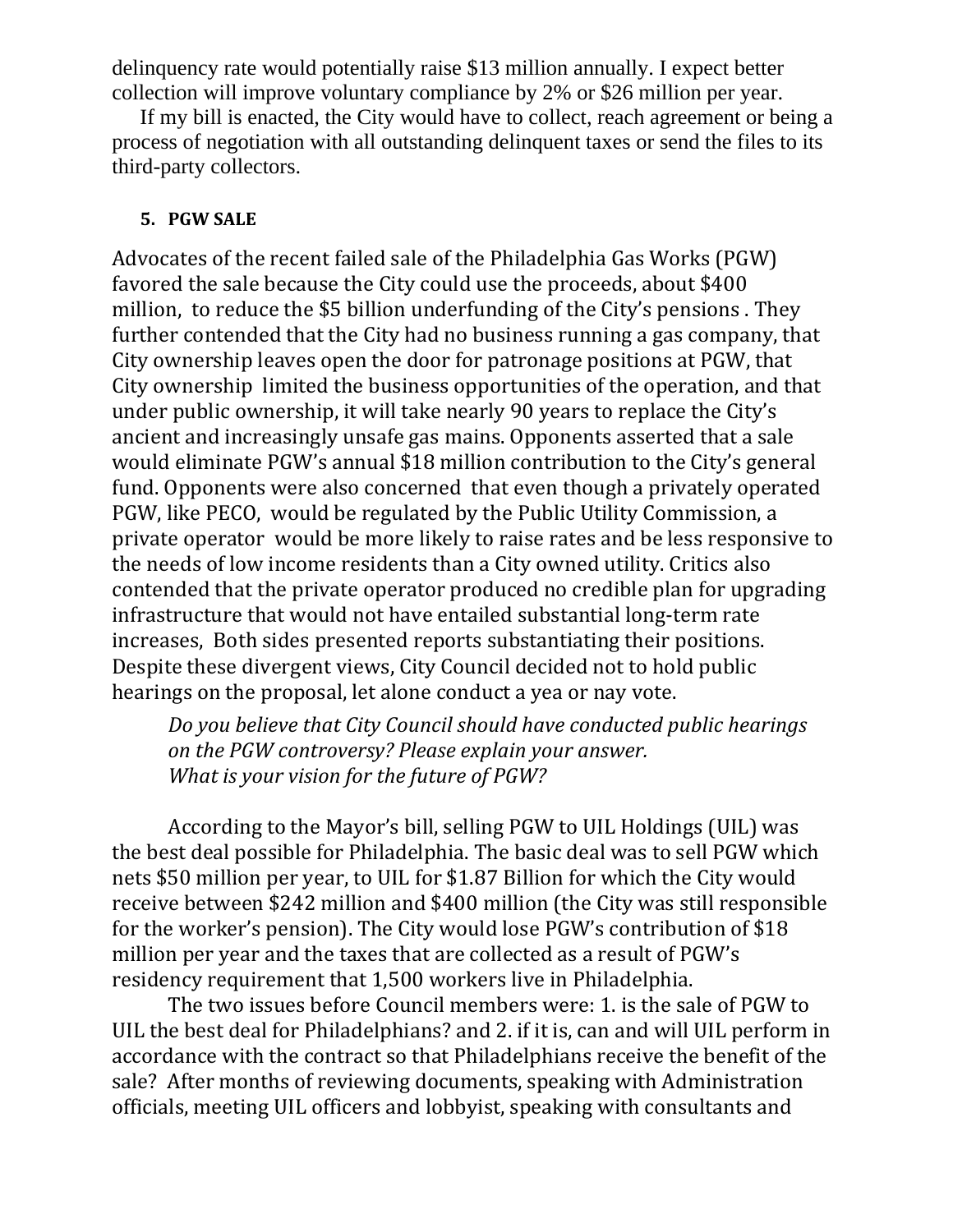doing other due diligence, Council members could not answer "yes" to either question. 

The reason Council did not hold a public hearing on the Mayor's bill to sell PGW to UIL was because not one member of Council believed in the sale enough to introduce the bill and advocate for it.

Council consists of 17 elected representatives ranging from liberal Democrat to conservative Republican. There is usually disagreement on major issues such as the sale of PGW. And while Council members disagree on various issues related to the sale of PGW, all Council members agreed that the UIL deal was not a good deal.

Unless a bill is introduced, it cannot be assigned to a Committee for a public hearing. I've heard a few candidates for City Council say that they would have introduced the bill so that a public hearing could be held. While that may sound nice to some, it's both impractical and unwise. Council members are elected to act on the public's behalf. There are an overwhelming number and variety of issues that comes before Council. That includes complex matters the general public, and even experts, do not have the time or resources to examine. And then, we must make the tough decisions.

I did not introduce the bill because I concluded that the UIL deal was a bad deal for Philadelphia. First, I believe PGW is worth far more than \$242 million. Second, UIL did not appear to be able to abide by the contract after purchasing PGW and more likely to sell PGW in part or in whole to another buyer (the City's contract would not be carried over to a new buyer). UIL was underfunded and overleveraged to do the job it said it would. Its officers were eager to purchase PGW despite lacking the capital to replace pipes. They had no plan, funds or interest in developing PGW's LNG (liquid natural gas) capabilities. When I met the senior officers of UIL, they told me they were going to develop LNG exports and ship LNG from Philadelphia. They were not aware Philadelphia did not have an LNG export license until I told them. UIL stated it would replace pipe mains in half the time but it did not have an objective basis to make such a claim nor was the claim reflected in the contract.

As we know now, UIL was sold to a foreign energy company, Iberdrola of Spain. Iberdrola and UIL had dealings in 2010. Had PGW been sold to UIL, it would have been a terrible loss for Philadelphia.

As Chairman of Global Opportunities and the Creative/Innovative Economy, I have a serious interest in examining the potential of developing natural gas, compressed natural gas, natural gas liquids (NGL's) and liquid natural gas (LNG) to benefit Philadelphia. On April 16, 2015, I will hold a hearing on LNG Export and host a symposium on it afterwards at Drexel University. Testimony received from Penn America Energy, LP on March 13, 2015 stated it would make a privately funded investment of \$2.1 Billion to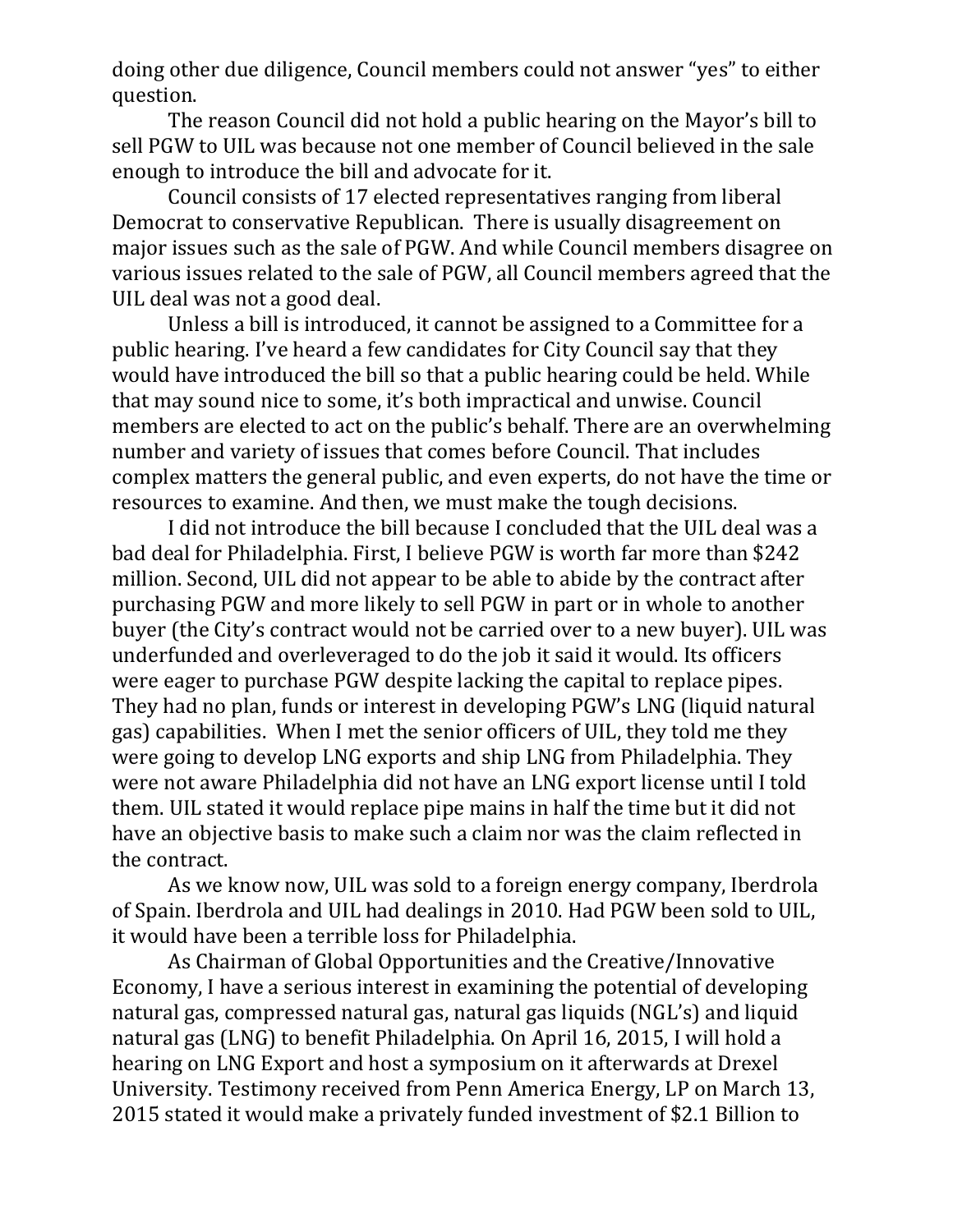develop LNG infrastructure and pay a tolling fee of \$150 million to the PGW on an annual basis for the term of its contract which is typically 20 years. If successful, that would generate \$3 Billion in new funds for the City that could be used to fund our schools, improve our city and lower our taxes.

### 6. **PENSIONS**

The City spends  $18\%$  of its budget – about \$660 million (in 2012) – on pensions. Even so, the City's pension obligations are currently underfunded by approximately \$5 billion, more than the \$4 billion the City expects to take in during the next fiscal year. Three questions:

*Do you believe that the City can "grow" its way out of this deficit– i.e. that prosperity in the City, as distinguished from tax hikes, will produce higher realty and business tax revenues so that the additional funds can be used to pay down the deficit OR that the City can somehow change its ways and pay down the deficit by better practices?*

The City cannot "grow" its way out of the Pension deficit. The City must first fix the flaws in our Pension system which allows it to continue to pay only the MMO (Minimum Municipal Obligation) and use money it should contribute to the Pension Fund for other projects. I introduced a bill to restructure and reform the Pension Board so that the City will begin to pay down the Pension debt and stop using funds that should be contributed to the Pension Fund for other purposes.

*If you do not believe that "growth" alone will suffice to address this issue, , which do you favor: raising taxes, cutting spending or selling assets? Depending on your answer, specifically identify the taxes to be raised, the names of the programs that should be cut (please no generalities like eliminating "waste and abuse"), or the assets to be sold.*

 Once the flaws in the Pension system have been fixed, the City will benefit from responsible annual payments to the Pension Fund that will help reduce the deficit continuously over time. These larger contributions will be appropriated from the budget's unidentified, over-appropriations. Last year, I introduced an amendment to reduce the budget by \$74 million in unidentified, overappropriations (in order to reduce the real estate tax rate from 1.34% to 1.29%) and the year before that, I introduced an amendment to reduce the budget by \$48 million in unidentified, over-appropriations.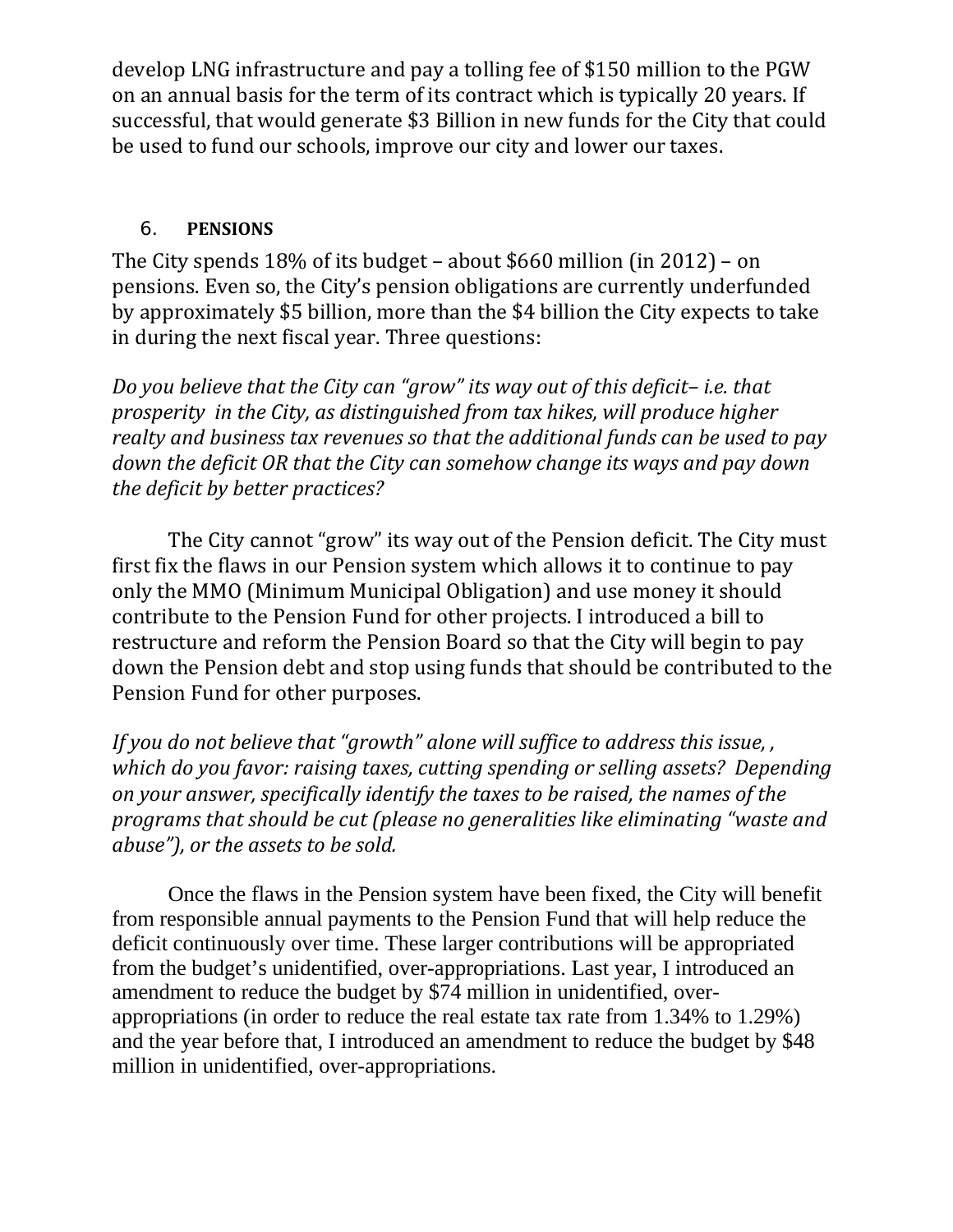I believe we can raise additional funds to pay down the Pension debt based on economic growth and greater efficiency. For example, I am exploring LNG (liquefied natural gas) exports. If successful, it may generate over \$150 million in annual tolling fees for PGW. A portion of this money could be used to help pay down the Pension debt. A typical 20-year contract would generate over \$3 billion for the city.

We can raise an additional \$26 million in annual funds without raising taxes by improving the efficiency of local tax collection. In Philadelphia, the average age of a delinquent tax file that is referred to third-party collection is 10 years old. As a result, the collection rate is under par compared to cities and counties that refer delinquent files after one or two years. In March 2014, I introduced a bill that requires the Revenue Department to refer tax delinquent files to its third-party collector one year from the date of delinquency, if no action other than sending notices has been taken. It has a poverty threshold to protect senior citizens and low-incomes households. The intent of the bill is to target those who are able to pay the taxes, but simply are not paying. According to the 2013 Pew Study, every one percentage point cut in the delinquency rate would potentially raise \$13 million annually. I expect better collection will improve voluntary compliance by 2% or \$26 million per year.

We can raise an additional \$2 million in annual funds without raising taxes by closing loopholes for vehicle owners who do not register with the Department of Transportation and who intentionally collect license plates to evade boot and tow. I introduced such a bill in January 2015. The implementation of this bill would raise approximately \$2 million annually.

I am working with state legislators to create an International Trade and Investment Fund to capture overseas investment for water front development, infrastructure, startups, innovation and other projects. A portion of the funds generated for the City can be used to pay down the Pension debt.

*To gradually improve the pension plan's funding status, do you favor continuing the defined benefit plan for existing employees while instituting a defined contribution plan for more recently hired employees?*

 Yes.

### **DEVELOPMENT QUESTIONS**

### **7. CHANGING NEIGHBORHOODS**

Some Philadelphia neighborhoods are changing, with better-off people moving into areas historically occupied by less well-off residents. This trend increases the city's tax base (and thus its ability to address the challenges many of its residents face) and often improves the physical characteristics of a neighborhood, but it can also bring unsettling changes, not only through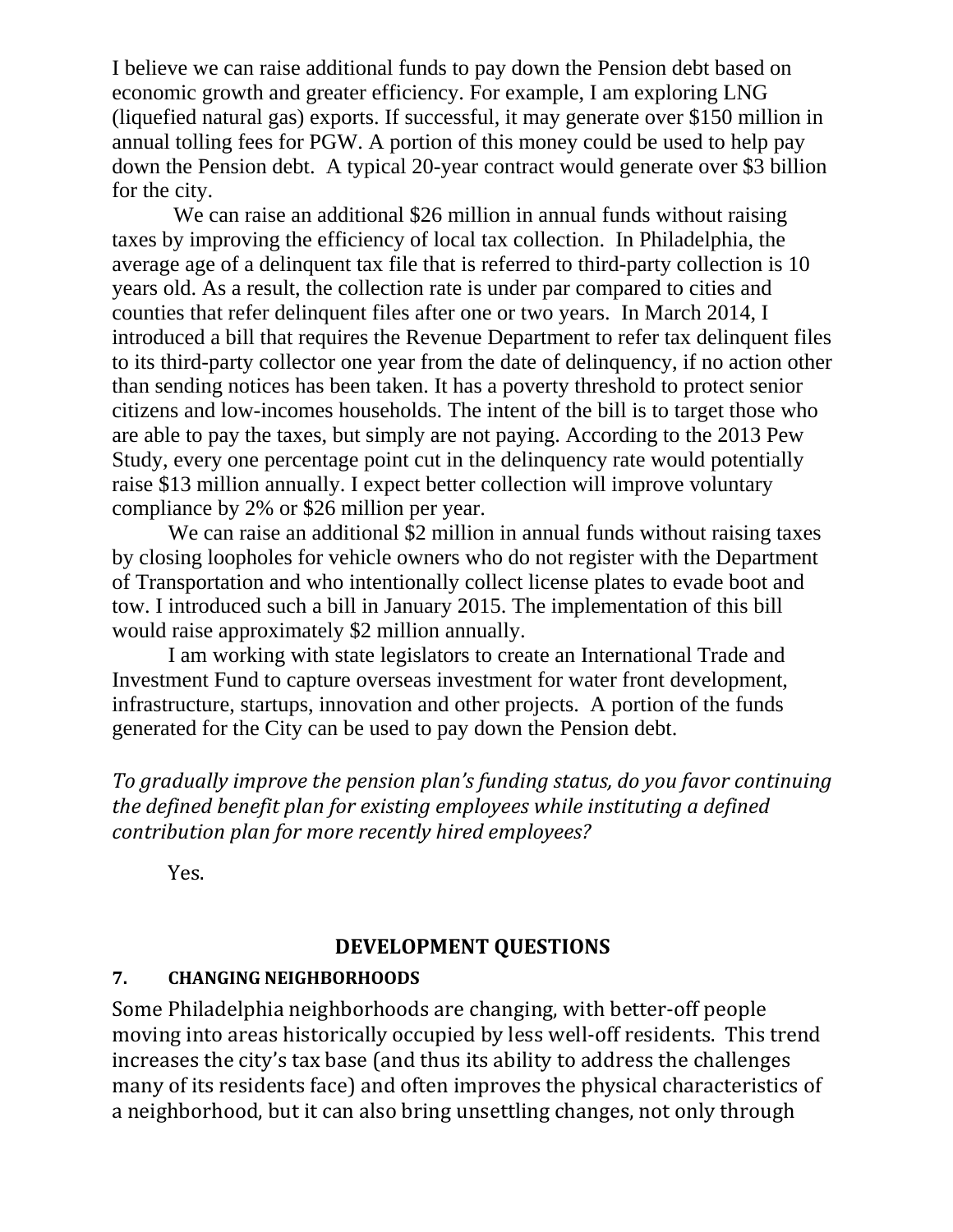increasing property taxes but also via alterations in the makeup of affected communities. 

*Other than providing real estate tax relief to long‐time residents whose assessments have increased due to rising values in the neighborhood, do you believe that government should intervene regarding these neighborhood changes?*

Yes, I believe the goal of a great city regarding its population is to be transformational and not simply transitional. I am very happy that new people are coming to Philadelphia and moving into neighborhoods that had lost population. They are adding many benefits to the community which benefit the people who have lived and worked there.

*If so, list the disruptions you would target and the remedies you would suggest.* 

I believe the City can help neighborhood improvement groups offer assistance to long term residents, seniors and persons with disabilities who need home repair and maintenance. I am interested in exploring the value of offering long term, low income, residents a mini-tax abatement for improvements made to their homes. Finally, the city can expand its tax deferment program and payment plan for low income senior residents who are in areas where property values have risen sharply.

### **8. ZONING RELIEF THROUGH COUNCIL**

In 2012, after years of effort, the City passed a comprehensive revision of its zoning code. Many developers with projects which do not conform to the new zoning code have sought City Council ordinances to revise the zoning of their parcels, without going through the Zoning Board of Adjustment for a variance. Critics claim that zoning by council ordinance favors those with Council connections and/or big-ticket projects. Proponents argue that stakeholder input can be received in Council and that the Council procedure will encourage development because legal challenges to council ordinances are less likely than appeals from Zoning Board decisions.

*Would you vote for (or sign) ordinances enabling developments contrary to the zoning code and which have not received a variance from the Zoning Board of Adjustment? If so, under what circumstances would you vote for (or sign) such ordinances?*

Yes, if I believe the development is in the public interest and the new zoning code did not foresee the benefits of the type of development that is being proposed.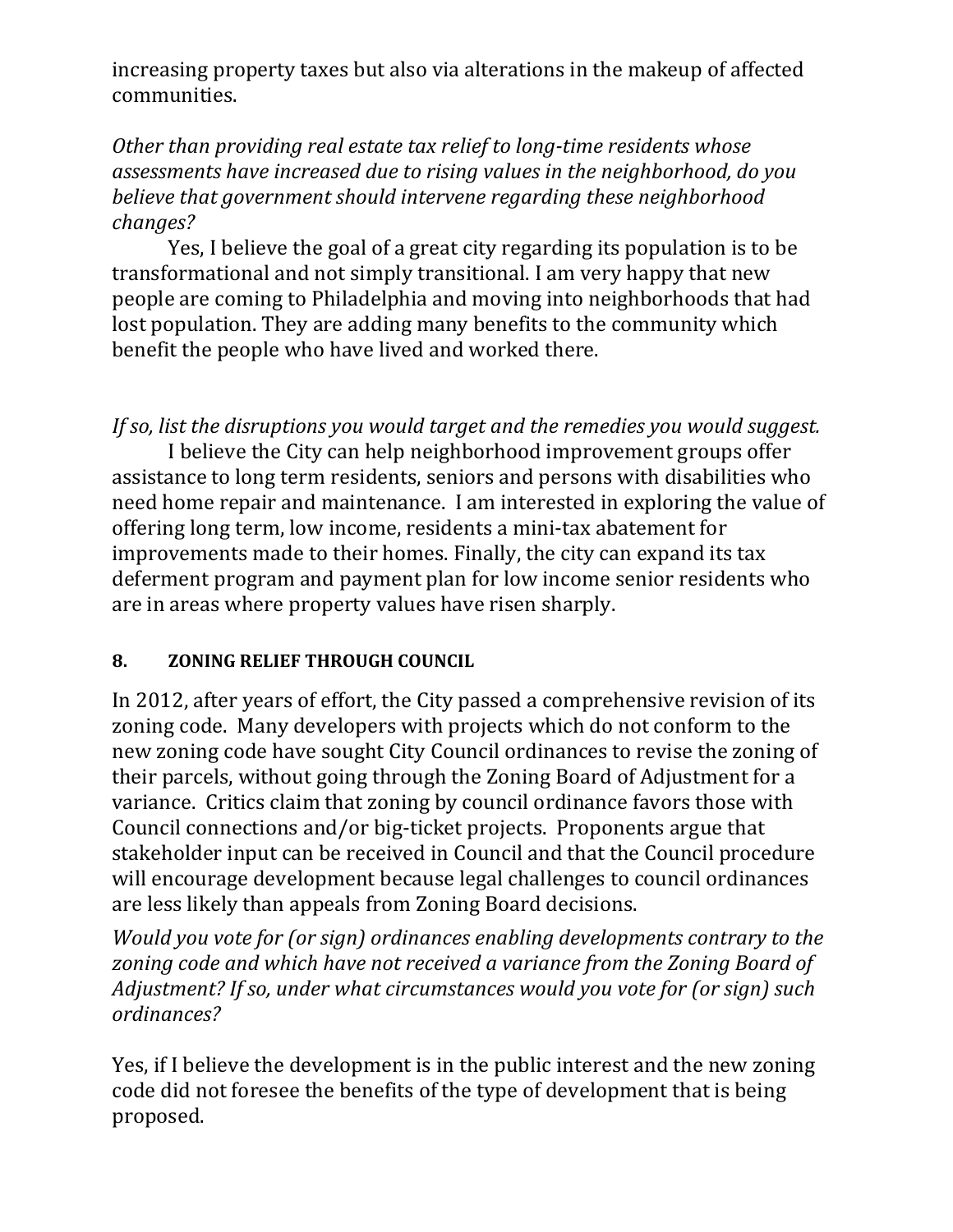### **9. CITY‐OWNED VACANT PROPERTIES**

The City owns some  $10,000$  vacant properties. These properties cost \$21 million per year to maintain. Selling these properties requires City Council approval under the newly enacted Land Bank Ordinance. Sales must also be reviewed by the 14-member vacant property review committee, composed of City officials. Some worry that these procedures serve to delay the sale of these properties and open the process to political bartering, favoritism, and waste. Others say that City Council and the Project Review Committee will appropriately protect the public interest and increase community input in redevelopment. 

## *Will you vote to amend the ordinance by eliminating the Council ordinance provision? Explain your response.*

No. Our democracy (and our judicial system) provides protection for the individual and minority that may conflict with the wishes of the majority. As a Councilman At-Large, I primarily deal with the City as a whole. District Council members primarily deal with one tenth of the city that is their district. If the sale of vacant land negatively affects an individual or neighborhood and they feel the bureaucrats are not giving fair consideration to their issues, they can speak with their elected District Council member.

# **GOVERNMENT & ADMINISTRATION**

# **10. ETHICS: CREATING A PERMANENT INSPECTOR GENERAL**

The current City Inspector General, Amy Kurland, holds office pursuant to an Executive Order originally issued in 1984 which could be rescinded at any time by any mayor.

*Are you willing to support for Bill 130001 calling for a ballot referendum to amend the City Charter to establish an independent Inspector General funded by taxpayer dollars who would have oversight over every city department?* 

Yes. But I also think there may need to be clarification of duties and responsibilities between the Inspector General and the Ethics Board and Chief Integrity Officer.

*If elected Mayor, would you leave the current Executive Order in place and promptly fill the Inspector General's position?* N/A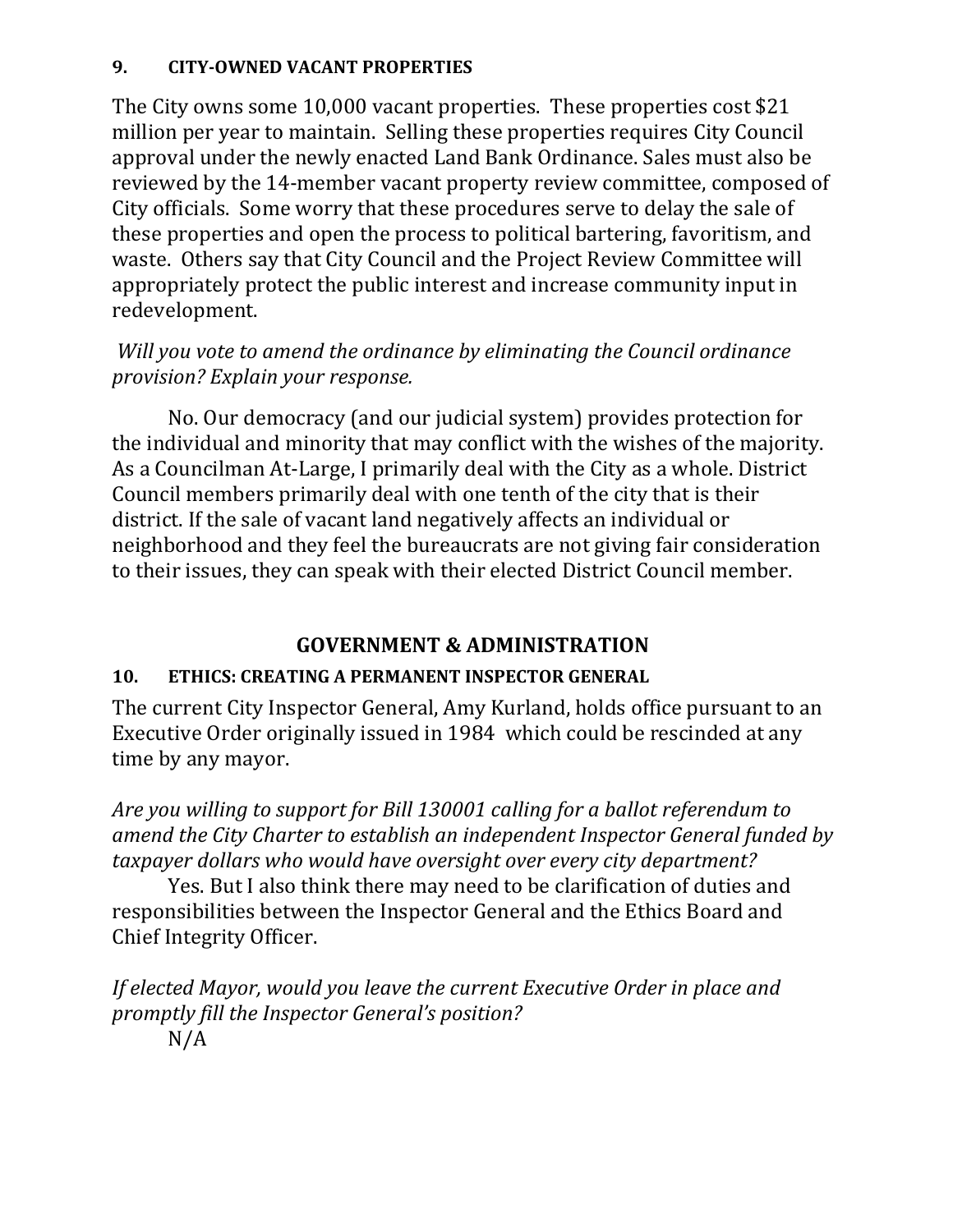### 11. **UNFAIR ELECTORAL DISTRICTING**

"Gerrymandering" is drawing electoral districts to serve the interests of politicians or parties. A 2010 survey ranked two of Philadelphia City Council districts (5 and 7) among the top ten gerrymandered districts nationwide, with two others  $(1 \text{ and } 9)$  also highly ranked on the gerrymandering scale.

# *Would you vote to amend the City Charter in 2015 so that the next redistricting in 2020 will be conducted by an independent, non‐partisan commission?*

Unless we have a computer just divide Philadelphia into 10 blocks of equal population, redistricting will continue to be a political endeavor where neighborhoods, parks, business districts, firehouses and police stations, libraries, schools, communities of people, historic areas, and many, many other considerations play a role. I am not sure which is better, an appointed commission (appointed by elected politicians or judges) or the elected politicians themselves. Like our judicial system where lawyers battle it out in court, it may be as fair a system to let the elected officials battle it out, as well.

## 12. **ELECTION ADMINISTRATION**

Philadelphia elects three "City Commissioners" whose only duty is to administer elections. They serve four years regardless of their performance. In most cities, the election process is not run by three people, but by one, who is appointed by the mayor and can be removed for poor performance. Proponents say that the current system in Philadelphia empowers voters who can reject ineffectual or dishonest Commissioners. Detractors assert that Philadelphia voters are largely unaware of the duties of the three City Commissioners whose job title does not describe their job function so that the ballot results do not reflect voter's assessments of on the job performance. 

*Would you vote to amend the City Charter, eliminating the City Commissioners and adding the position of an election administrator that reports to the Mayor*? 

No. Under our Charter we have a strong Mayor form of government. Giving authority to the Mayor over elections would be too much power. I like our democratic system of checks and balances. The Election Commissioners are elected and can be removed by the people. The Charter requires that only two of the three can be from the same political party and decisions are made by majority vote.

# 13. **SHERIFF'S OFFICE**

Per the City Charter, the Sheriff's office is an elective position charged with responsibility for the sale of tax delinquent properties, courtroom security,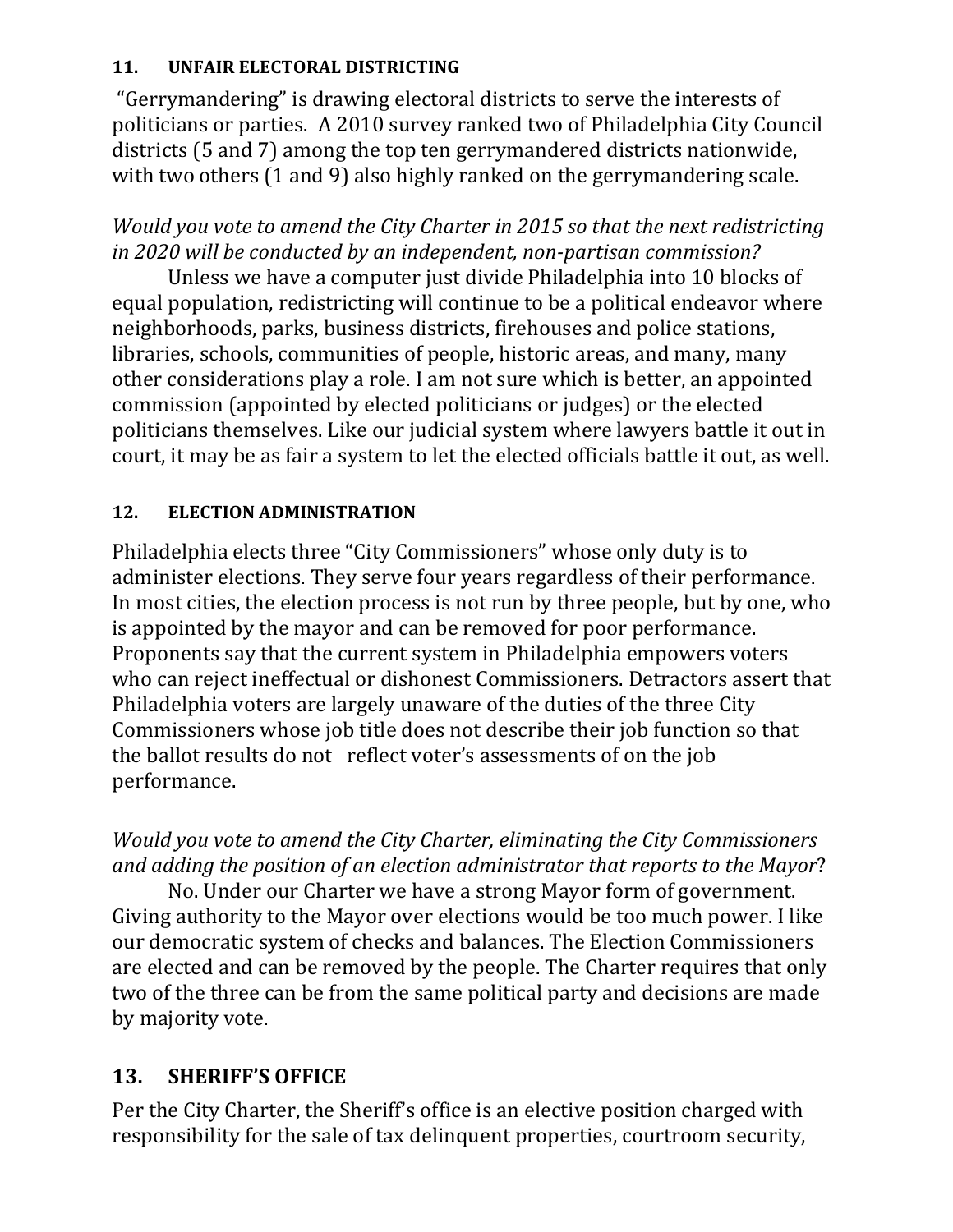and transport of inmates. Like the Clerk of Quarter Sessions, another elected office which was recently eliminated by a Charter revision, the Clerk of Quarter Sessions Court has been unable to account for the funds which it receives and its foreclosure procedures have been seen as partially responsible for the half billion dollars of property tax delinquencies. Critics of the Sheriff's office maintain that its functions should be administered by administration appointees who can be hired and fired based upon their competence. Defenders of the Office assert that Philadelphia's voters, not the Mayor, should choose who should conduct sheriff's sales, and arrange for courtroom security and inmate transport.

### *Would you vote to abolish the Sherriff's office, transferring to other City agencies its functions (Sheriff's sales, courtroom security and inmate transfer )?*

No. The Sheriff's Office is an elected position so the best safeguard already exists in that the Sheriff may be removed every four years. The Sheriff's Office provides enforcement and security for the Court system. I don't think the public would be better served by adding the functions of the Sheriff's Office to the Mayor's Office.

#### **14.ROLE OF NEIGHBORHOODS IN DEVELOPMENT & QUALITY OF LIFE**

Philadelphia is called the city of neighborhoods, but many of our basic planning, resource, and development decisions are made with little or no effective input of neighborhoods--vital stakeholders in the city's future. These include overall development patterns, placement and design of special events, major construction, and placement and operation of key public facilities—each of which can have major impacts on adjacent communities. Some measures have been made, such as the design review process is zoning code and open public involvement. But these remain advisory, and most localized decisions and issues are still the purview of district Councilpeople rather than the administration.

#### *What would you do to give neighborhoods more meaningful roles in decisionmaking and more effective engagement as partners in the city's goals and mission?*

I believe that we have an existing system of democracy that allows neighborhood organizations to have input. Each neighborhood organization can increase its influence simply by increasing the number of supporters who vote and/or contribute. People who organize have increased influence but fundamentally, decisions outside of one that require specialized education or training should be based on "one person, one vote" as much as possible.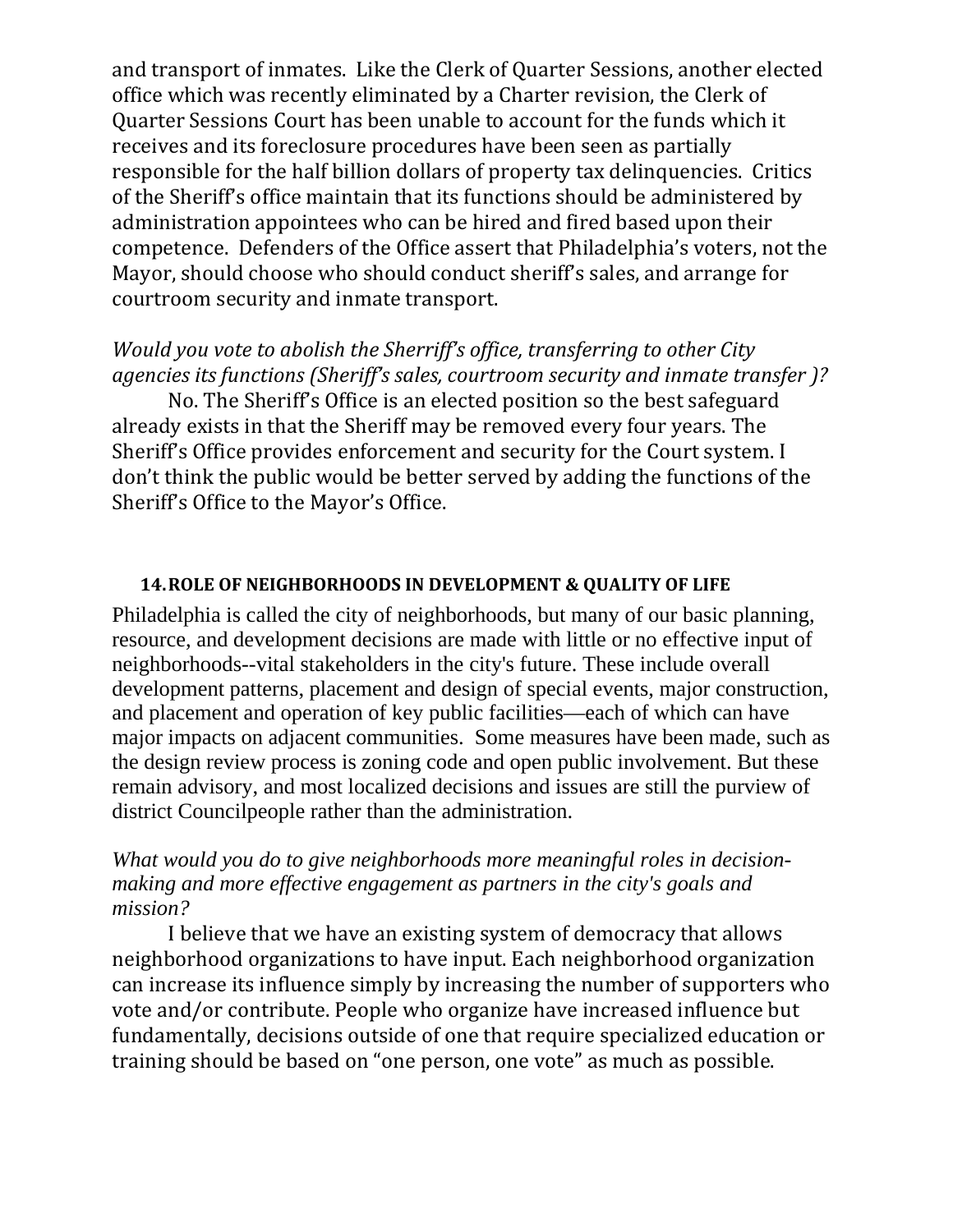### **15. SCHOOLS**

Per the Mayor's Tale of the Tape, In fiscal year 2013-2014, Philadelphia contributed \$1,216,319,000 to fund the School District, a contribution which accounted for 42.3% of the School District's revenues, a percentage smaller than Chicago  $(50.3\%)$ , Dallas  $(57.7\%)$  and Boston  $(67.2\%)$  but larger than Memphis (38.4%), Baltimore (20.7%) and Detroit (20.4%).

*What is the dollar amount of the contribution that you believe the City should make in fiscal year 2016 – 2017, your first year in office, and how you would finance it. Explain your conclusion*

The comparison in the question is not fair. Philadelphia has a higher tax rate than any of the cities listed above. So while Philadelphia may contribute less in percentage of taxes to fund Schools, Philadelphia pays more taxes.

School funding is a difficult and complex political issue. Currently, the State has taken responsibility for running and funding the PSD. The more the City gives, the less the state gives. The City is not financially able to fund the PSD to the extent it needs.

For fiscal year 2016-2017, the School Reform Commission will make a formal request of City Council for a specific amount of money. Council will respond at that time and not before. However, we can predict that it will ask for an additional  $$100-150$  million from the City.

The City cannot continue to take, over \$100 million out of the City's operating fund, year after year, to cover a portion of the State's inadequate funding. We need to reach an agreement with the State to adopt a sustainable solution to funding Philadelphia Schools. Harrisburg is likely to fund this transition if Philadelphia presents it with a workable plan that improves educational quality and fiscal responsibility.

 In October 2014, I introduced Charter change legislation to restructure the Philadelphia School District's governance to implement global "best practices" to ensure that every school provides academic excellence, up-to-date vocational and career training, technology and resources in the classroom, in a safe environment that is run efficiently, economically and effectively. I am meeting with stakeholders and state legislators regarding it's willingness to fund the transition of the School District back to local control.

# *Do you believe that any strings/conditions should be attached to the City's contributions to the School District budget and, if so, what are they?*

The City has tried to attach conditions to the money it gives to the School District. It is not effective because it is not enforceable. What the City can do is refuse to provide funds the next time the School District makes a request. 

### **LIFESTYLE**